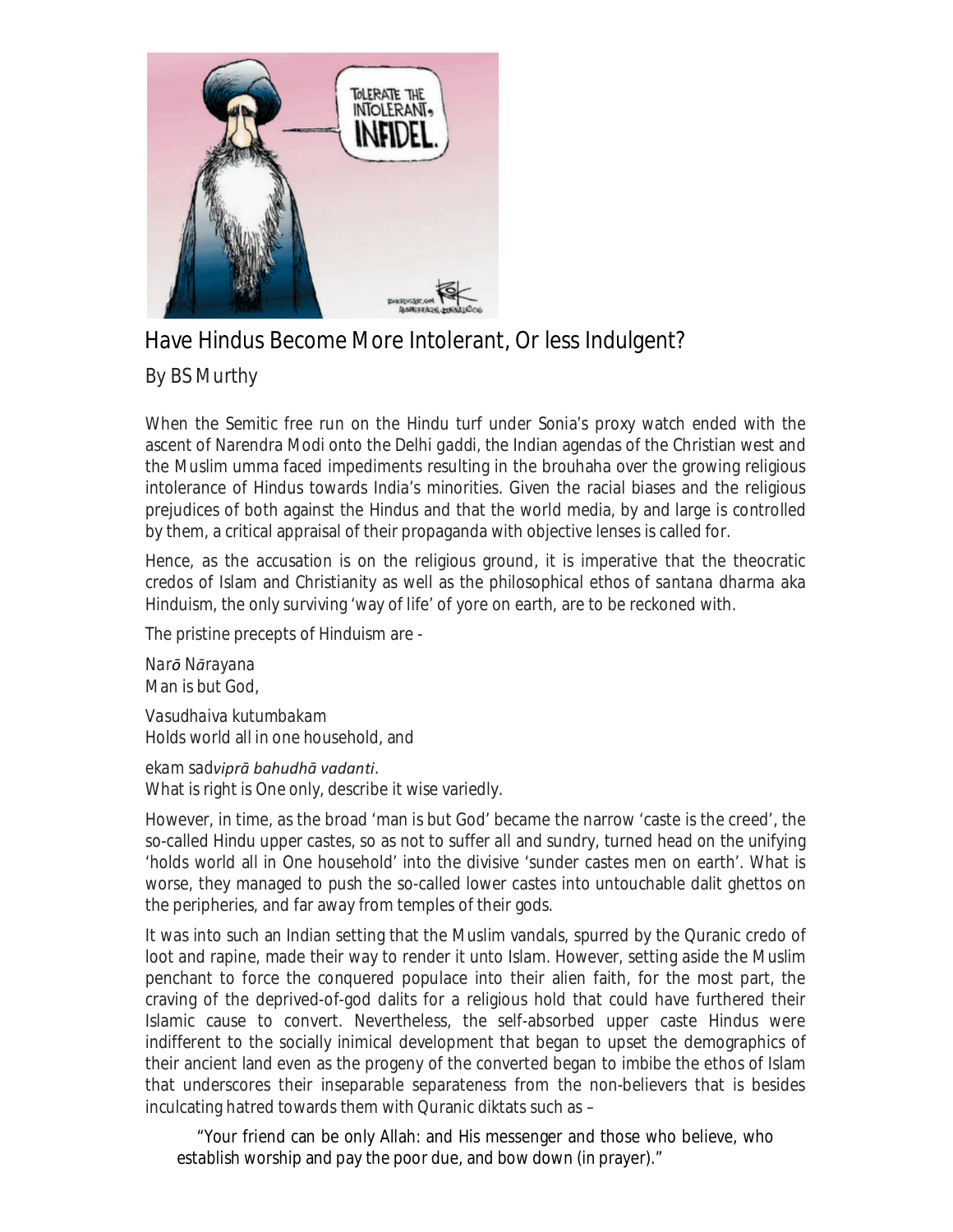"O ye who believe! Take not the Jews and Christians for friends. They are friends one to another. He among you who taketh them for friends is (one) of them. Lo! Allah guideth not wrongdoing folk."

"Let not the believers take disbelievers for their friends in preference to believers. Whoso doeth that hath no connection with Allah unless (it be) that ye but guard yourselves against them, taking (as it were) security. Allah biddeth you beware (only) of Himself. Unto Allah is the journeying."

"Those who believe do battle for the cause of Allah; and those who disbelieve do battle for the cause of idols. So fight the minions of the devil. Lo! the devil's strategy is very weak."

"Relent not in pursuit of enemy, If ye are suffering, lo! They suffer even as ye suffer and ye hope from Allah that for which they cannot hope. Allah is ever Knower, Wise."

 "It is not for any Prophet to have captives until he hath made slaughter in the land. Ye desire the lure of this world and Allah desireth (for you) the Hereafter, and Allah is Mighty Wise."

However, the haughty upper caste Hindus, who according to Alberuni thought 'there is no country but theirs, no nation like theirs, no kings like theirs, no religion like theirs, no science like theirs", never deemed fit to grasp the nitty-gritty of the alien faith and instead could have falsely assumed that it would be but a benign variant of their own dharma, 'what is right is One only, describe it wise variedly', and thus saw no need to contain its growth in their midst for which their progeny paid the Islamic price in the form of Pakistan a millennium later.

In that setting, while the upper caste Hindus, who dismissed the Islamic invaders as *mlechchas,* also derided the converts as *katuas,* owing to their circumcision that their new faith ordained, the new-found religious aggressiveness of the latter coupled with their ageold social grievance could have ensconced them in an impotent rage. However, the fact that the intruders happened to lord over their erstwhile oppressors would have afforded some vicarious pleasure to the Indian Musalmans. Yet, in a remarkable social intercourse, the newly minted Muslims that gloated over the reflected glory of the new rulers and the upper caste Hindus, who laid store on their perceived superiority over all others, managed to live together tenuously though, which, in later days, the left-liberals came to romantically falsify as *ganga jamuna tahjeeb.* 

Then, when the eight-hundred years old Islamic semi-dominance over India was on the wane, the Christianity spread its religious wings under the aegis of the British Raj, ostensibly to reform the Hindu heathens that the Bible holds in utter contempt in psalms such as -

"Ask of me, and I shall give thee the heathen for thine inheritance, and the uttermost parts of the earth for thy possession." 2:8

"Thou shalt break them with a rod of iron; thou shalt dash them in pieces like a potter's vessel." 2:9

"Thou hast rebuked the heathen, thou hast destroyed the wicked, thou hast put out their name for ever and ever." 9:5

"Thou hast given us like sheep [appointed] for meat; and hast scattered us among the heathen." 44:11

"But thou, O LORD, shalt laugh at them; thou shalt have all the heathen in derision." 59:8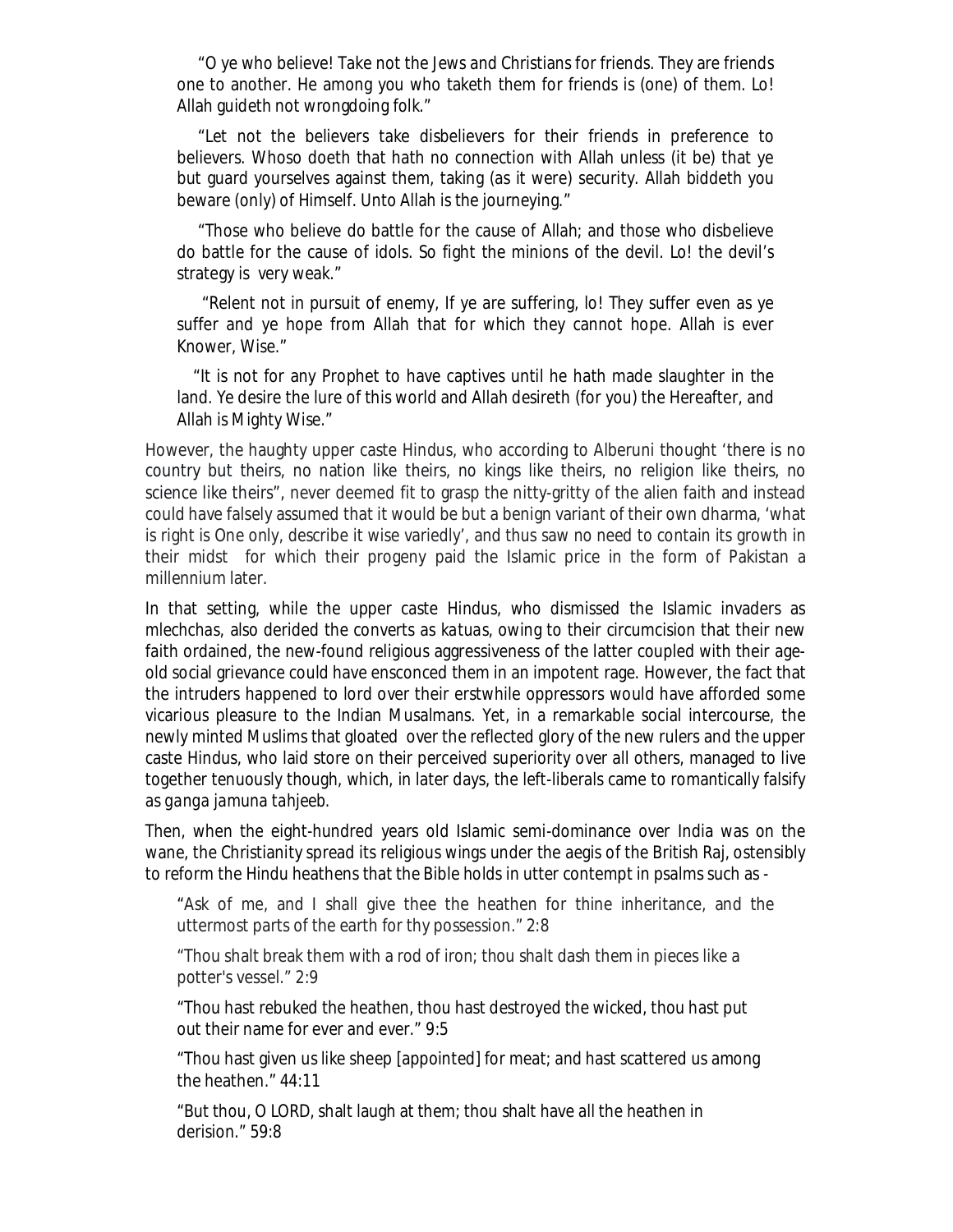"Pour out thy wrath upon the heathen that have not known thee, and upon the kingdoms that have not called upon thy name." 79:6

So, starting from the dalit *bastis*, the evangelists forayed further into the tribal *tandas* to spread Christianity by means fair and foul. However, as their catchment areas were peripheral to the Brahmin *agraharas* and the upper caste quarters, the Christian demographic alarm failed to wake them up from their slumber of indifference though unyoked from the Islamic hegemony by then. And to make matters were for them, Macaulay came up with his *Minute on Indian Education,* which, among other things was aimed to divest the Hindus from their "false history, false astronomy, false medicine, in company with their false religion" with the right western education.

However, while the Musalmans, fearing that the western education would lead to the dilution of Islamic faith among their wards, avoided Macaulay like a plague, the Hindus embraced him willy-nilly giving up their 'haughty' indifference to other faiths end ending up with 'naive' indulgence towards them. What is worse, from the Hindu point of view, the Macaulay education, over time, succeeded in making them have a dim view of the *sanatana dharma* of their progenitors and skeptical about all things Hindu be it its history, astronomy, medicine, culture etc. If anything, Gandhi in later years, to put it in the Hindi phase, turned out to be Macaulay's *baap,* for he professed that "Hindus should not harbour anger in their hearts against Muslims even if the latter wanted to destroy them. Even if the Muslims want to kill us all we should face death bravely. If they established their rule after killing Hindus we would be ushering in a new world by sacrificing our lives." But it was Nehru, who symbolized the fruition of the Macaulay mission for he not only proclaimed that "I'm English by education, a Muslim by culture, just born a Hindu by accident" but also conducted himself accordingly.

It's thus, when it came to choosing the first Prime Minister of what is left of India after Jinnah had parted with parts of its land to establish Pakistan for the Musalmans, it's no mere coincidence that Gandhi threw his heavy weight behind the Muslim-oriented Nehru and against the Hindu-minded Patel. Immediately thereafter, true to his character, Nehru strained every nerve to ensure that the Indian Musalmans did not migrate in numbers to Pakistan though the raison d'être of India's partition was their assertion that they cannot coexist with the Hindus. What is worse, he was allergic to the persecuted Hindu refugees from the then East Pakistan and even wanted them to be pushed back into it never mind their annihilation by the Bengali Musalmans therein, so to say, to put Gandhi's preaching into practice. In the light of the above, and his reported obeisance, besides that of his daughter Indira and his great-grandson Rahul, to the Islamic invader Babur's grave in Afghanistan, should be seen the conjecture that his own grandfather was a Musalman with Nehru nom de guerre.

Hence, it could not have been a mere coincidence that Nehru placed Hindu India's educational reins in the hands of Maulana Abul Kalam Azad, who publicly voiced his fears that post-partition, the Muslim minority in the Hindu majority India would be disadvantaged. So, so to say, during his decade-long helm at India's 'secular' education, the clever Maulana succeeded in making it seem to the vulnerable Hindu minds that the Muslim rule over their ancient land was but a natural Islamic course all the while downplaying their ancestral resistance to the same. Neither is the fact that four more Musalmans, all appointed by either by Nehru or Indira, reigned supreme in the corridors of Indian education for about nine more years, all of which was during the first thirty years after India's independence, could be more than mere coincidence. It's no wonder the Hindus who adorned that office in between these worthies or those that came later dared not alter the Nehruvian educational course set by the Islamic credo that insensibly became the nonviolable creed of the Indian school curriculum till date.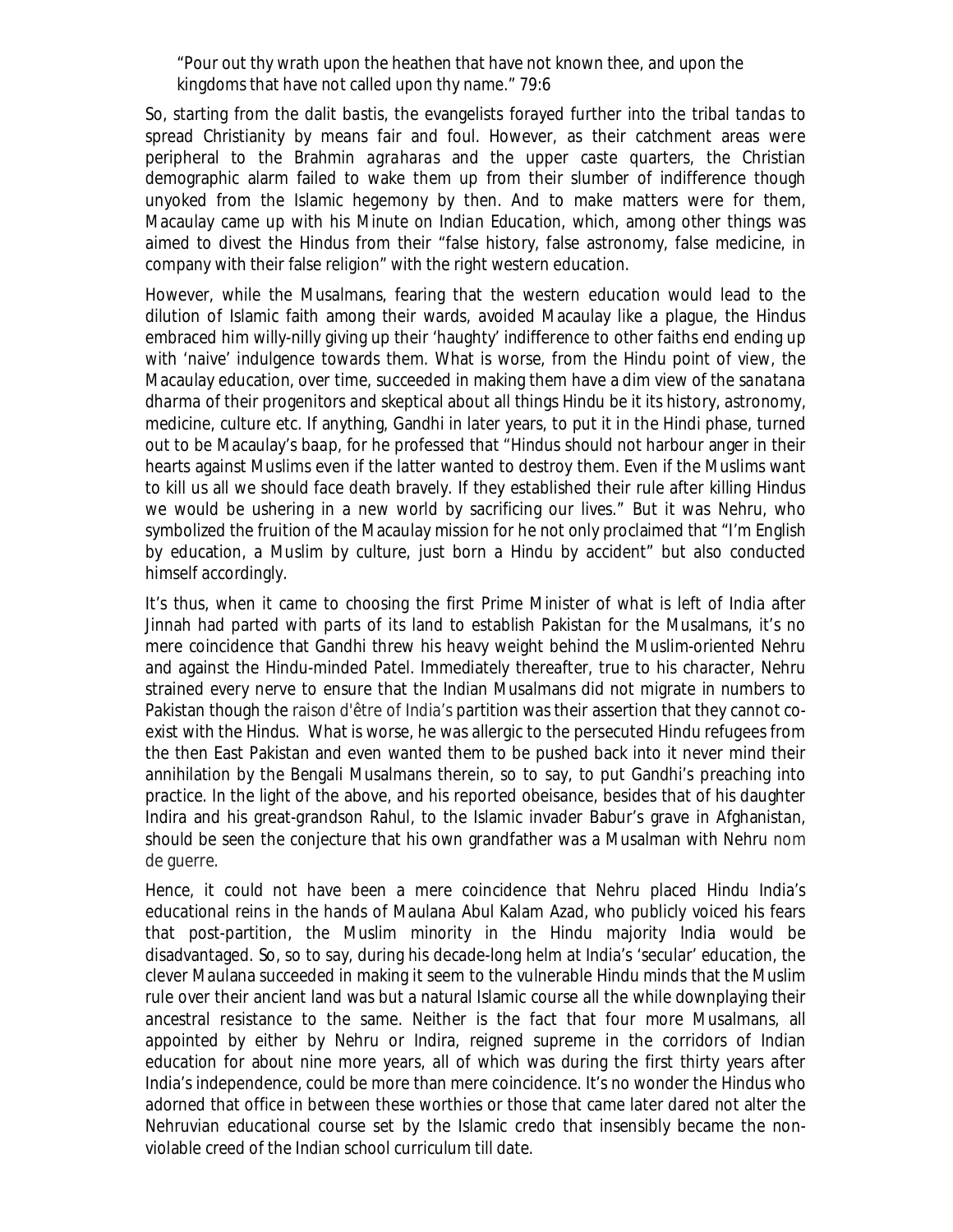It was in this continuing Hindu tragic play, Indira leased the academic stage to the Hinduallergic and Islamapologic leftists in lieu of their political props, to let them shape and sustain the Hindu-inimical narrative for over five decades. Thus with the State's patronage, the dubious leftists by adding the deceitful liberal suffix, managed to spread their anti-Hindu tentacles into every sphere of intellectual activity with impunity, thereby unerringly shaping an inalienable idea of India in which the Islamo-Christian communalism is deemed as secular and Hindu cultural assertion is regarded as communal. This obnoxious narrative on one hand gave fillip to Muslim separateness, displayed by skullcaps, even on kids' heads, and on the other, fuelled the Christian urge to harvest the dalit and the tribal souls for the cause of Jesus, and any Hindu concern on either count came to be derided as religious intolerance. It was as if the Hindu feelings didn't count in their own country, even after its partition on religious grounds, and when their pent-up anger erupted in Ramajanma Bhoomi movement resulting in the hot-headed demolition of the Babri Masjid, built over Ayodhya's Ram Mandir in Babur's time, the left-liberal ecosystem ensured that the entire Hindu community was engulfed in secular shame.

However, ten years later, when a Muslim mob at Godhra torched alive fifty-two Hindu pilgrims returning from Ayodhya to their native places in that Sabarmati Express resulting in the retaliatory rioting in Gujarat, even as the Mullahs tuned in "Islam is a religion of peace", the Muslim intelligentsia proclaimed the growing Hindu communalism as the bane of secular India, of course to the nodding Islam naïve Hindu heads. It was this Hindu intellectual apathy that failed to produce even a single book on Islam in thousand years of its Indian presence (save Ambedkar's stray, though incisive, thoughts on Islam and not counting Chamupati Lal's thirty-four page Hindi booklet, *Rangeela Rasool,* published anonymously though, some hundred years before then that is available even now in the internet, which, anyway, was only about Muhammad's unbridled libido that too as a retort to some Muslim derogatory writings in the form of *Krishna teri geeta jalani padegi* and *Uniseevi sadi ka maharshi)* that prompted this writer, innately a novelist, to come up his *Puppets of Faith: Theory of Communal Strife ( A Critical appraisal of Islamic faith, Indian polity 'n More).*

While Rajpal Malhotra, the publisher of *Rangeela Rasool,* was murdered by a teenaged Musalman in 1929, there were no takers for *Puppets of Faith* in 2003, even as the rejection slip sent by one *desi* publisher is a giveaway.

*I enjoyed reading the book. But I suggest you read Dr. Zakaria's "Communal Rage in Secular India". Your book is a bit Strident and could prove dangerous in wrong hands (Hindu fundamentalist).* 

What is to be noted is the Muslim communal grip on the Hindu secular mind, though it is another matter that this writer's work has been in the public domain as free ebook for long without either raising Islamic hackles or fuelling Hindu fundamentalism, if ever there was.

It was in that Indian setting, the Italian Sonia could catapult herself into such a political position to be able to direct its administrative course to further the Christian evangelical drive, to fuel the Islamic fundamentalism and to demean Hinduism as saffron terrorism. No wonder that the Christian democracies and the Muslim autocracies alike toasted her decade-long proxy rule as the golden period of religious tolerance in the annals of the Indian Republic. But for the media coverage of her unbridled avarice and the idiocy of her heir apparent, she might have had her Hindu-inimical way in India for some more time but then as karma caught up with her in the Hindus' *karma bhoomi*, she was busted at the hustings by Narendra Modi, who managed to stir the nationalistic feelings among the Hindus like none before him.

However, the advent of Modi on India's political firmament coincided with the spread of internet therein that began to reveal unflattering facets of Gandhi and Nehru and the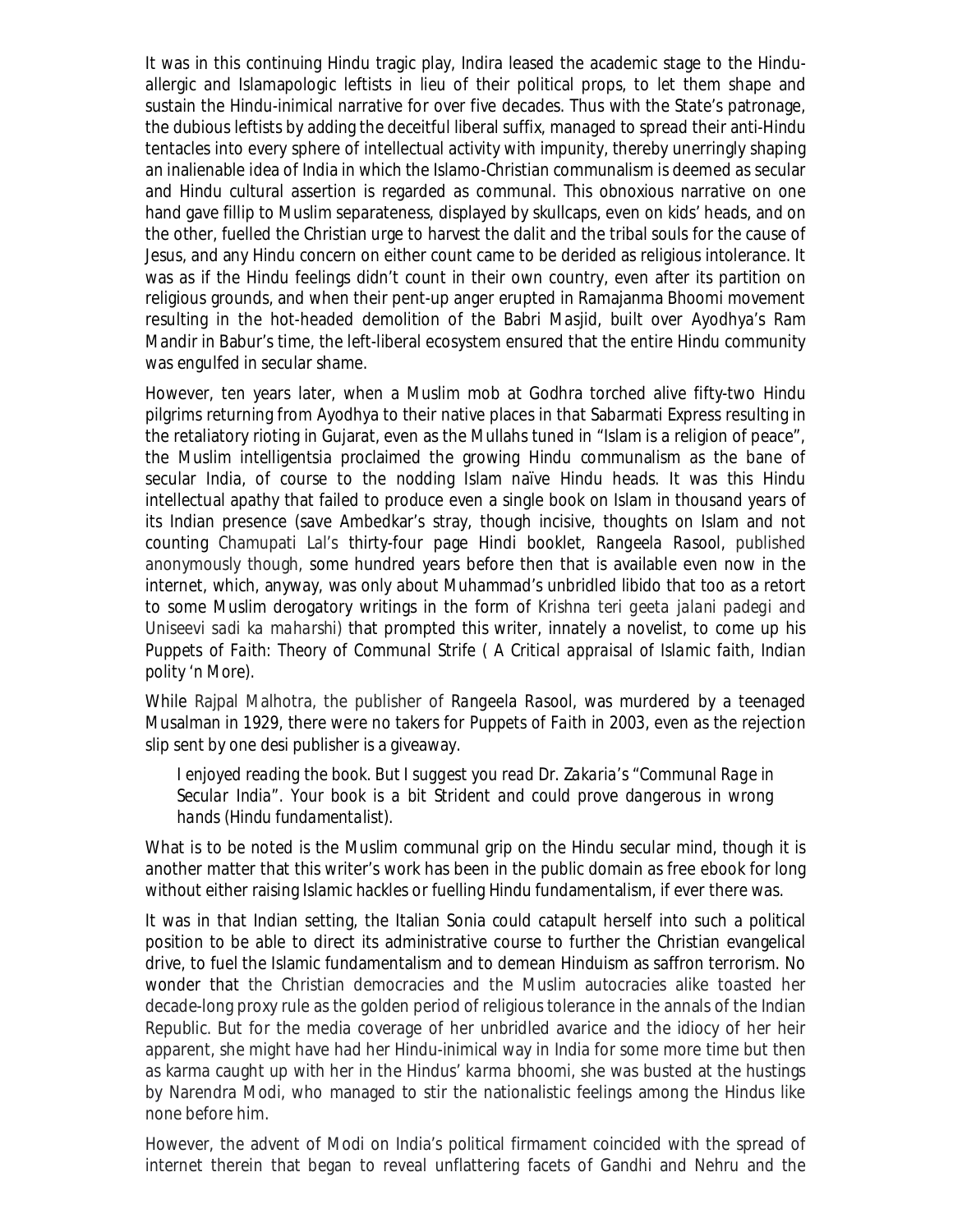outraged Hindus lost no time in circulating the same through the emerging social media thereby taking away much of the sheen from these two, whom the Hindu-inimical ecosystem made into demigods. But more significantly, as the nationalist Modi's ascent to the throne uplifted the Hindu morale as never before, some enterprising began to tackle the tailor-made Indian history to serve the Nehru dynasty's political interests to lay bare its falsities before the public through their publications, if anything more effectively in their talk shows in the TV channels as well as in the social media platforms that came to abound. The net result of it all is that the Hindus have become more aware of the intolerant Islamic credo and the subversive evangelical creed that were together downplayed by the Nehruvian leftliberal *kabal* thus far, and so became less indulgent towards both, which is galling to the Hindu-inimical forces within and without that have come to orchestrate the chorus of India's religious intolerance.

Be that as it may, Narendra Modi, on whom the resurgent Hindu multitudes pin their hopes to blind the Semitic demographic eyes that are cast on India, while going about it must take cognizance of Niccolo Machiavelli's following advice in *The Prince*.

"So it should be noted that when he seizes a state the new ruler ought to determine all the injuries that he will need to inflict. He should inflict them once for all, and not have to renew them every day, and in that way he will be able to set men's minds at rest and win them over to him when he confers benefits. Whoever acts otherwise, either through timidity or bad advice, is always forced to have the knife ready in his hand and he can never depend on his subjects because they, suffering fresh and continuous violence, can never feel secure with regard to him. Violence should be inflicted once for all; people will then forget what it tastes like and so be less resentful. Benefits should be conferred gradually; and in that way they will taste better. Above all, a prince should live with his subjects in such a way that no development, either favourable or adverse, makes him vary his conduct."

So, Modi must inflict some secular injuries on the communal minded Muslims and the Christians on the ground that -

**i)** Muslims aver that all non-Muslims are kafirs and the Christians assert that Hindus are heathens, which flies in the face of the secular dictum that all men are equal.

**ii)** When all men are equal, as their gods cannot be unequal, the proclamation by Muslims in the Azan that *There is none worthy of worship except Allah* and the Christian propagation of Jesus' words, "I am the Way, and the truth, and the Life; no one comes to the Father, but through Me" (John 14:6), are alike untenable.

**iii)** What is worse, while Muslims inculcate hatred in the believers against kafirs in the masjids, they let the religious education in the madrasas poison the minds of their youth to perpetuate hatred against the others in their umma, the Christian evangelists falsely propagate that the Hindu gods and deities are false, both of which are detrimental to the communal harmony in our country.

**iv)** The Muslim goal to usher in Ghazwa-e-Hind by Islamizing India through their unbridled procreation coupled with the illegal Islamist infiltration into it, and the evangelical agenda to bring all Hindus into the Christian fold are at odds with the preservation of India's sovereignty and integrity.

Hence,

**a)** The Article 25 of the Indian Constitution that guarantees the freedom of conscience, the freedom to profess, practice and propagate religion to all citizens *should be amended to desist any from propagating their religion though they are free to profess and practice the*